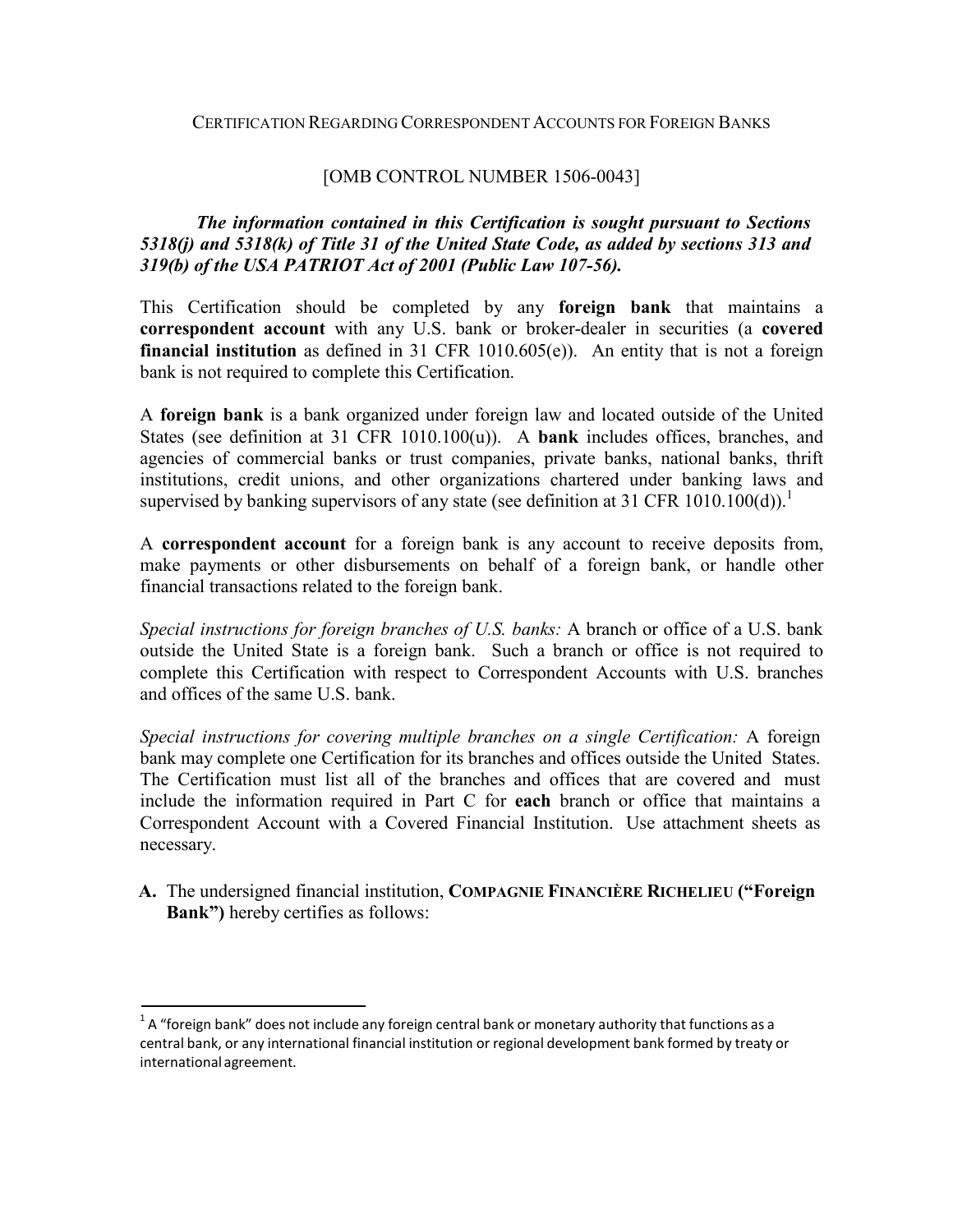|  | <b>B. Correspondent Accounts Covered by this Certification: Check one box.</b> |  |  |  |  |  |  |
|--|--------------------------------------------------------------------------------|--|--|--|--|--|--|
|--|--------------------------------------------------------------------------------|--|--|--|--|--|--|

This Certification applies to **all** accounts established for Foreign Bank by ✔ Covered Financial Institutions.

This Certification applies to Correspondent Accounts established by ........................................................................................................................... .......................... (name of Covered Financial Institution(s)) for Foreign Bank.

**C. Physical Presence/Regulated Affiliate Status:** Check **one** box and complete the blanks.

**T** Foreign Banks maintains a **physical presence** in any country. That means:

- Foreign Bank has a place of business at the following street address: **1-3-5 rue Paul Cézanne – 75008 Paris**, where Foreign Bank employs one or more individuals on a full-time basis and maintains operating records related to its banking activities.
- The above address is in **France**, where Foreign Bank is authorized to conduct banking activities.
- Foreign Bank is subject to inspection by **ACPR (Autorité de Contrôle Prudentiel et de Résolution)**, the banking authority that licensed Foreign Bank to conduct banking activities.

Foreign Bank does not have a physical presence in any country, but Foreign Bank is a **regulated affiliate**. That means:

- Foreign Bank is an affiliate of a depository institution, credit union, or a foreign bank that maintains a physical presence at the following street address:……………………………………………………………………, where it employs one or more persons on a full-time basis and maintains operating records related to its banking activities.
- The above address is in………………………… (insert country), where the depository institution, credit union, or foreign bank is authorized to conduct banking activities.
- Foreign Bank is subject to supervision by………………………., (insert Banking Authority), the same banking authority that regulates the depository institution, credit union, or foreign bank.

Foreign Bank does **not** have a physical presence in a country and is **not** a regulated affiliate.

**D. Indirect Use of Correspondent Accounts:** Check box to certify.

 $\mathsf{v}$ 

No Correspondent Account maintained by a Covered Financial Institution may be used to indirectly provide banking services to certain foreign banks.

Foreign Bank hereby certifies that it does **not** use any Correspondent Account with a Covered Financial Institution to indirectly provide banking services to any foreign bank that does not maintain a physical presence in any country and that is not a regulated affiliate.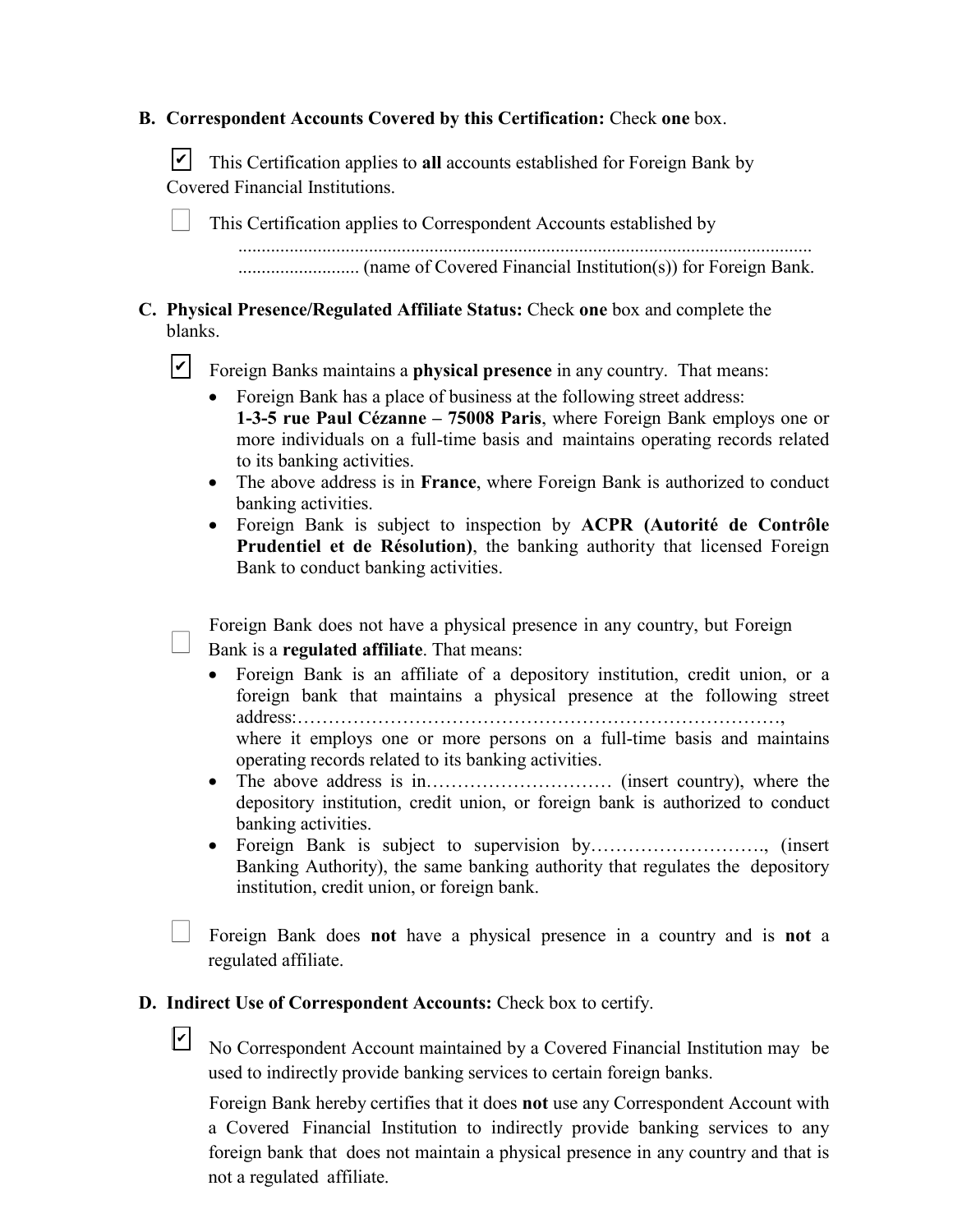### **E. Ownership Information:** Check box 1 or 2 below, **if applicable.**

- 1. **Form FR Y-7 is on file.** Foreign Bank has filed with the Federal Reserve Board a current Form FR Y-7 and has disclosed its ownership information on Item 4 of Form FR Y-7.
- 2. **Foreign Bank's shares are publicly traded.** Publicly traded means that the shares are traded on an exchange or an organized over-the-counter market that is regulated by a foreign securities authority as defined in section 3(a)(50) of the Securities Exchange Act of 1934 (15 U.S.C. 78c(a)(50)).

If **neither** box 1 or 2 of Part E is checked, complete Item 3 below, **if applicable.**

3. Foreign Bank has no **owner(s)** except as set forth below. For purposes of this Certification, **owner** means any person who, directly or indirectly, (a) owns, controls, or has power to vote 25 percent or more of any class of voting securities or other voting interests of Foreign Bank; or (b) controls in any manner the election of a majority of the directors (or individuals exercising similar functions) of Foreign Bank. For purposes of this Certification, (i) **person** means any individual, bank, corporation, partnership, limited liability company or any other legal entity; (ii) **voting securities or other voting interests** means securities or other interests that entitle the holder to vote for or select directors (or individuals exercising similar functions); and (iii) members of the same family  $2$  shall be considered one **person**.  $\vert\mathbf{v}\vert$ 

| Name                                          | Address                                                   |
|-----------------------------------------------|-----------------------------------------------------------|
| SGBL - Société Générale de Banque au<br>Liban | Dekouaneh, Rond-Point Saloumeh, BP 11,<br>Beyrouth, Liban |
|                                               |                                                           |
| Antoun Sehnaoui                               | Achrafieh, rue Saydé, Imm. Debs,                          |
|                                               | Beyrouth, Liban                                           |
|                                               |                                                           |
|                                               |                                                           |

Société Générale de Banque au Liban (SGBL) holds 99,91% of Compagnie Financière Richelieu. M. Antoun Sehnaoui holds 60,54% of te SGBL's shares.

 $2$  The same family means parents, spouses, children, siblings, uncles, aunts, grandparents, grandchildren, first cousins, stepchildren, stepsiblings, parents-in-law and spouses of any of the foregoing. In determining the ownership interests of the same family, any voting interest of any family member shall be taken into account.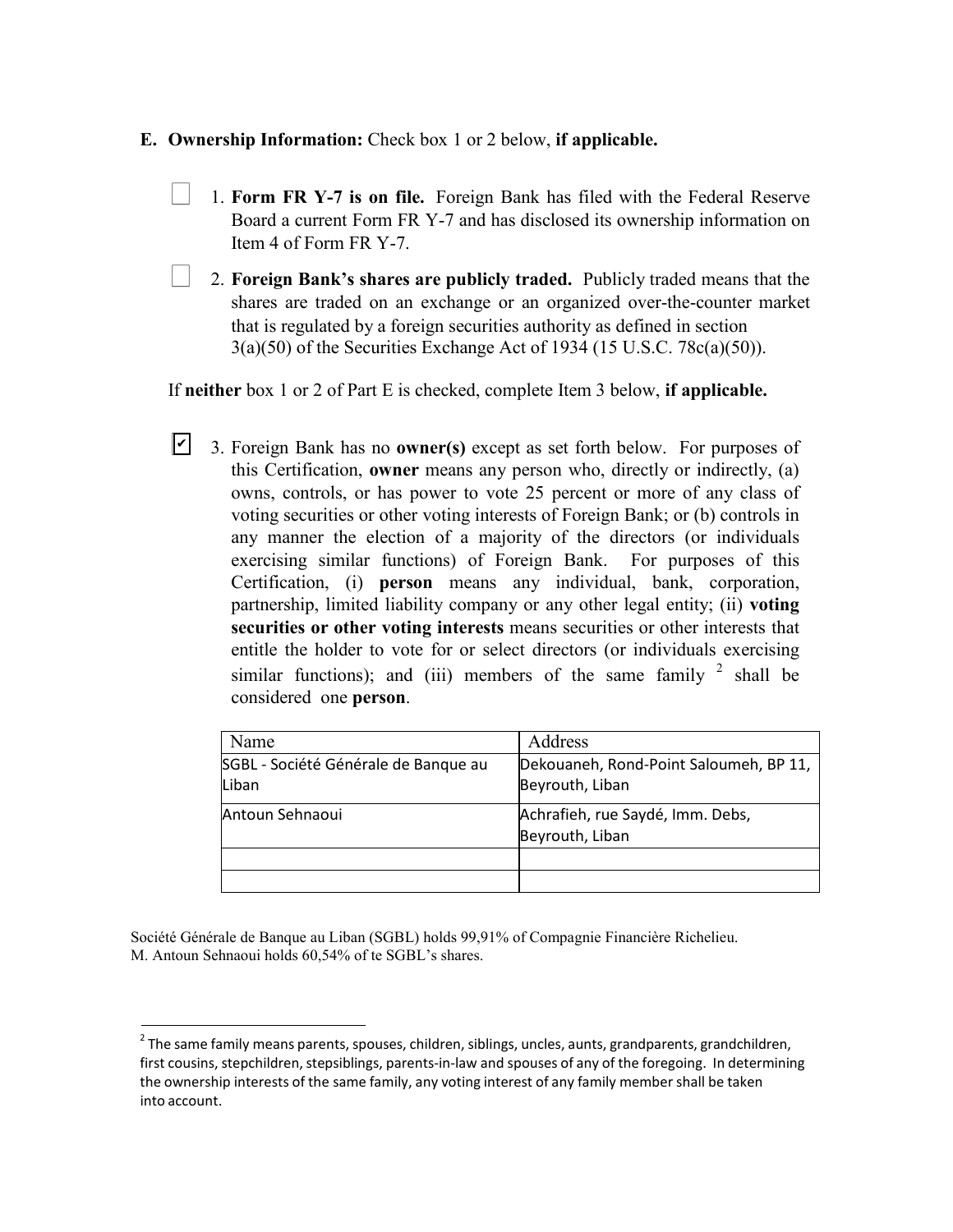**F. Process Agent:** complete the following.

The following individual or entity: **CT Corporation Systems** is a resident of the United States at the following street address: **111 Eighth Avenue, 13th Floor, New York, NY 10011**, **and** is authorized to accept service of legal process on behalf of Foreign Bank from the Secretary of the Treasury or the Attorney General of the United States pursuant to Section 5318(k) of title 31, United States Code.

### **G. General**

Foreign Bank hereby agrees to notify in writing each Covered Financial Institution at which it maintains any Correspondent Account of any change in facts or circumstances reported in this Certification. Notification shall be given within 30 calendar days of such change.

Foreign Bank understands that each Covered Financial Institution at which it maintains a Correspondent Account may provide a copy of this Certification to the Secretary of the Treasury and the Attorney General of the United States. Foreign Bank further understands that the statements contained in this Certification may be transmitted to one or more departments or agencies of the United States of America for the purpose of fulfilling such departments' and agencies' governmental functions.

I, **Jean-Denis Rathier** (name of signatory), certify that I have read and understand the Certification, that the statements made in this Certification are complete and correct, and that I am authorized to execute this Certification on behalf of Foreign Bank

## **Compagnie Financière Richelieu**

[Name of Foreign Bank]

**Jean-Denis Rathier**

**Group AML Officer**

Executed on this 30 day of July, 2021

#### **Received and reviewed by:**

Name: Title: For:

[Name of Covered Financial Institution]

Date:

[67 FR 60573, Sept. 26, 2002]

Compagnie Financière Richelieu 1-3-5, rue Paul Cézanne - 75008 Paris Tél: +33(0)1 42 89 00 00 SA au capital de 140 000 000 € - RCS Paris 839 230 109